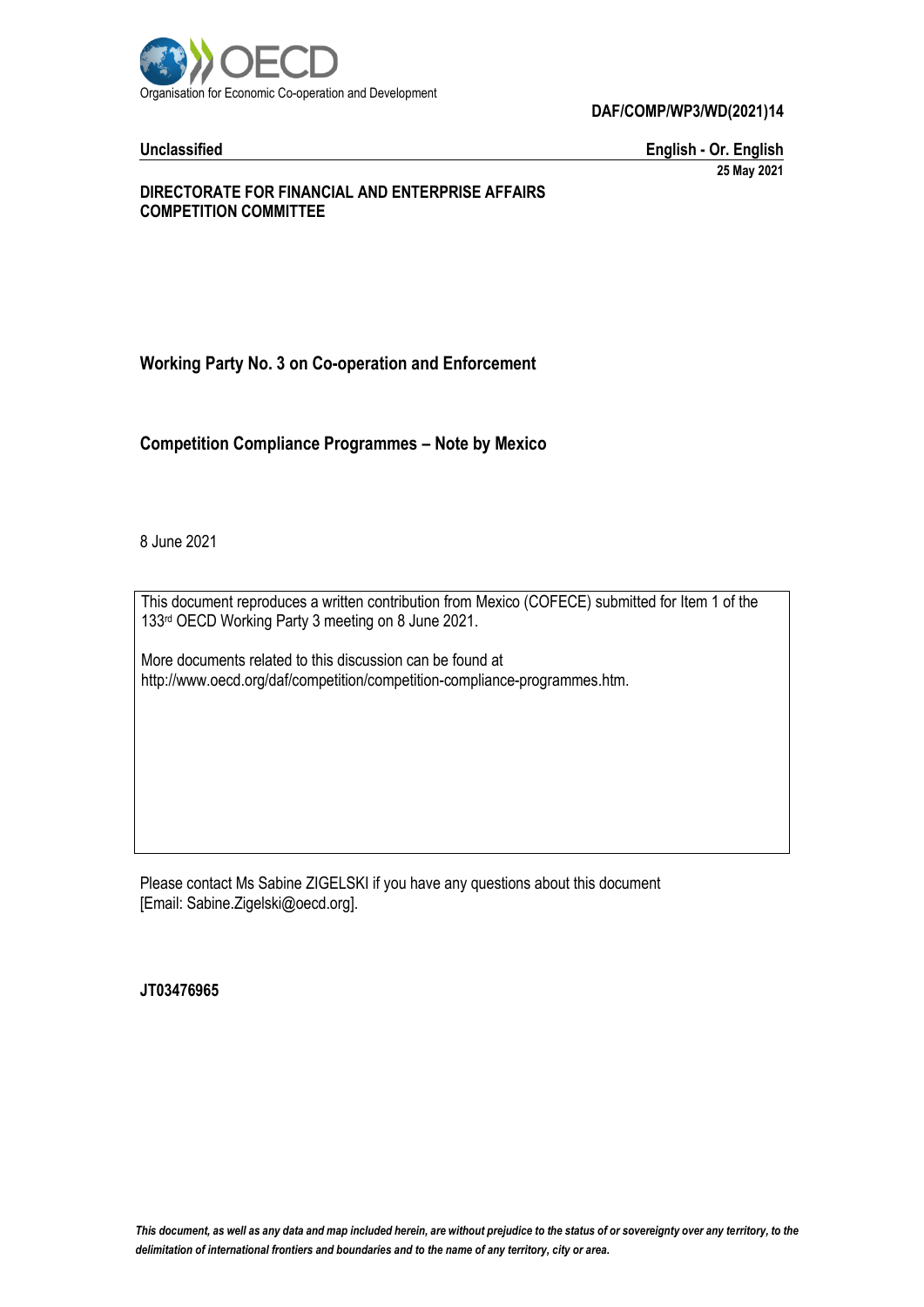### **2** DAF/COMP/WP3/WD(2021)14

# *Mexico (COFECE)*

## **1. Introduction**

1. The Federal Economic Competition Law (LFCE) does not expressly recognize or mention compliance programs as an element that may be taken into consideration when carrying out any of its enforcement proceeding.

2. For this reason, the Federal Economic Competition Commission's (COFECE or Commission) efforts in the matter have focused on advocacy activities promoting the design and implementation of compliance programs as an important aspect of its wider efforts to generate awareness and promote the observance of the Federal Economic Competition Law (LFCE for its acronym in Spanish).

3. COFECE has drafted and broadly disseminated documents which lay out the fundamental elements of an effective compliance program.

4. Other relevant advocacy efforts include the organization of (and participation in) events and training fora, as well as designing and publishing training tools related to competition compliance.

5. Finally, the contribution briefly explores the topic of debarment, as its inclusion in the procurement law as a sanction for those individuals who engage in bid rigging could be an important incentive for companies to comply with the LFCE.

### **2. Promoting compliance of the Federal Economic Competition Law**

6. COFECE has carried out several outreach efforts to promote compliance with the LFCE and showcase the benefits of competition before diverse audiences and types of businesses. This section describes these efforts which include: i) the publication of documents aimed at explaining the importance of complying with the LFCE; ii) outreach events and online training; as well as iii) activities derived from institutional collaboration with other actors or public authorities.

#### **2.1. Recommendations for complying with the LFCE**

7. In 2019 the Commission published the *Recommendations for complying with the Federal Economic Competition Law* (a revision and updating of a document first published in 2015).<sup>1</sup> One of the main messages of this document is that strict compliance with the LFCE allows companies to reduce legal and economic risks that may damage their finances and reputation, as well as to prevent employees from facing administrative, civil or even criminal sanctions. In this sense, the document describes the benefits of competition and complying with LFCE and provides the elements that, in the view of the Commission, should be covered by any effective compliance program. These are:

 *Foster a corporate culture of competition:* by making a clear commitment, especially by the higher levels of the organization, to recognize the importance of complying with the LFCE, which should be visible through all the levels of the

<sup>&</sup>lt;sup>1</sup> The complete 2019 document is available at [https://www.cofece.mx/wp](https://www.cofece.mx/wp-content/uploads/2021/02/DYO_Recom-ENG.pdf)[content/uploads/2021/02/DYO\\_Recom-ENG.pdf](https://www.cofece.mx/wp-content/uploads/2021/02/DYO_Recom-ENG.pdf) and the 2015 document is available at https://www.cofece.mx/recommendations-for-compliance-with-the-federal-economic-competitionlaw-addressed-to-the-private-sector/?lang=en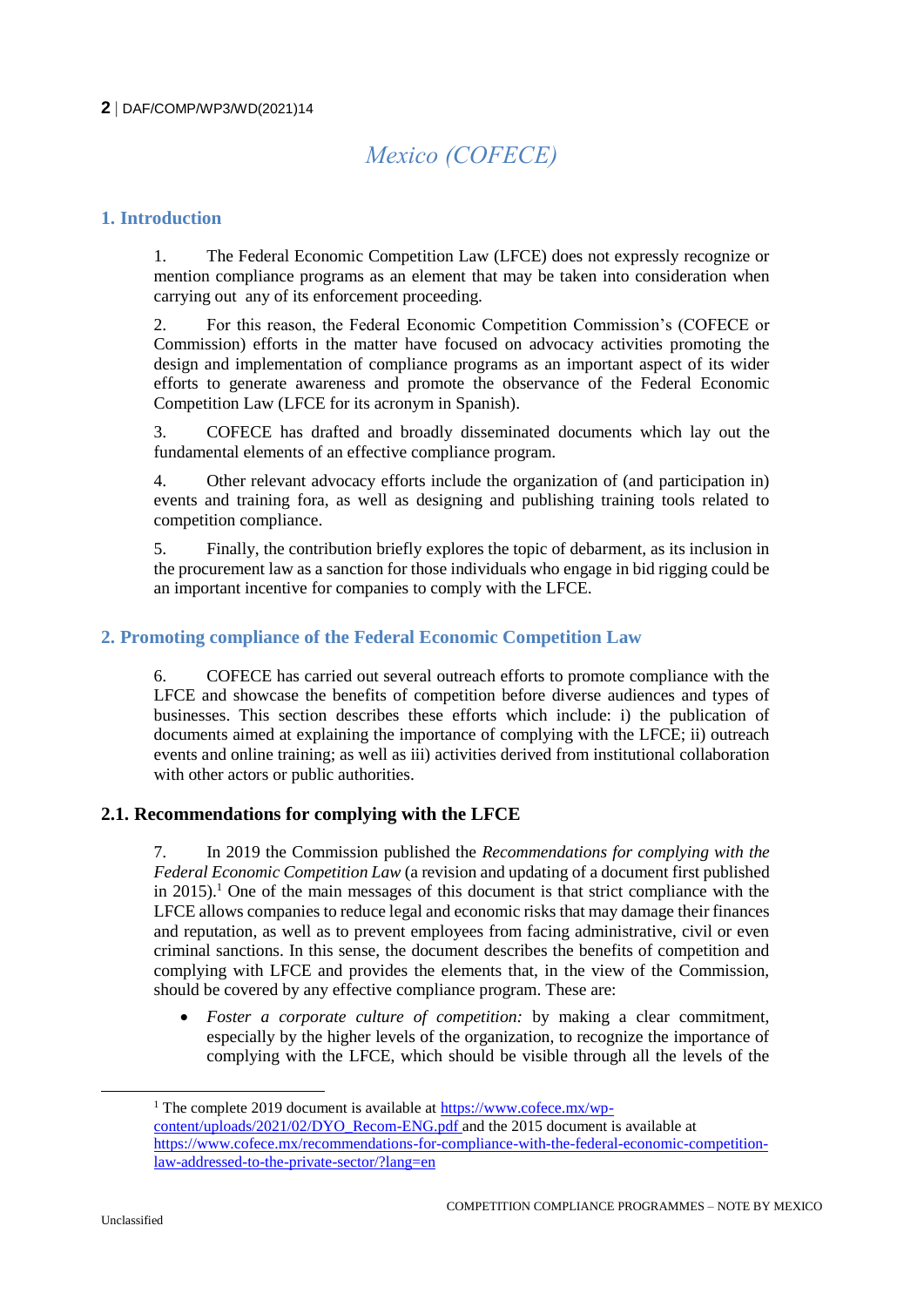company; and by including economic competition in the company's codes of ethics or conduct and creating synergies with other compliance programs such as those for preventing corruption or money laundering.

- *Allocate sufficient human and monetary resources:* by investing time, effort and even financial resources for its proper design, implementation and monitoring.
- *Evaluate the company's risks:* through the elaboration, for example, of a matrix that identifies those risks that are more significant or specific to the company and establish tailored actions and controls that provide adequate and proportional solutions to reduce said risks.
- *Consider competition compliance when drafting guides, manuals and policies:* which should be developed drawing from the risk matrix and define what employees may or may not do; and which should be dynamic and written in an employee-friendly language.
- *Include continuous and tailored training:* that explains the reasons behind the existence of the compliance program as well as the consequences of not following it, especially for senior managers and other relevant staff.
- *Establish internal reporting systems and disciplinary actions:* that should not only have the purpose of deterring misconducts but also of reflecting the company's true commitment with competition compliance.
- *Establish mechanisms for proper monitoring and auditing:* that allow senior managers or the person in charge of the program to ensure that it is running properly, by gathering and analyzing information on the actions and/or controls to address risks, on the training provided to employees, and on the program's periodic updates.
- *Consider mechanisms for its evaluation:* in order to subject the program to periodic evaluations in order to ensure that it is achieving its objective and, if necessary, implement updates and improvements.

# **2.2. Other advocacy initiatives**

#### *2.2.1. Publications related with the content of the LFCE*

8. The Commission continuously issues documents aimed at explaining the benefits of competition and the importance of complying with the LFCE to different audiences. Examples of documents with content that supports the understanding of rights and obligations under the LFCE and hence the design and implementation of an effective compliance program are:

#### *Competition Toolkit<sup>2</sup>*

9. This document explains to the general public the basic aspects of Mexican competition law and policy. It covers in detail the concept of economic competition, the purpose of COFECE as a competition authority and the tools that it has to enforce the LFCE. Also, the document provides reader friendly definitions of the main concepts of competition such as monopolistic practices, mergers, barriers to competition and other procedures provided by the LFCE. Finally, it provides guidance on the sanctions that can

<sup>2</sup> The complete document is available in Spanish at [https://www.cofece.mx/wp](https://www.cofece.mx/wp-content/uploads/2017/11/Herramientas_CompetenciaEconomica_vf250815.pdf#pdf)[content/uploads/2017/11/Herramientas\\_CompetenciaEconomica\\_vf250815.pdf#pdf](https://www.cofece.mx/wp-content/uploads/2017/11/Herramientas_CompetenciaEconomica_vf250815.pdf#pdf)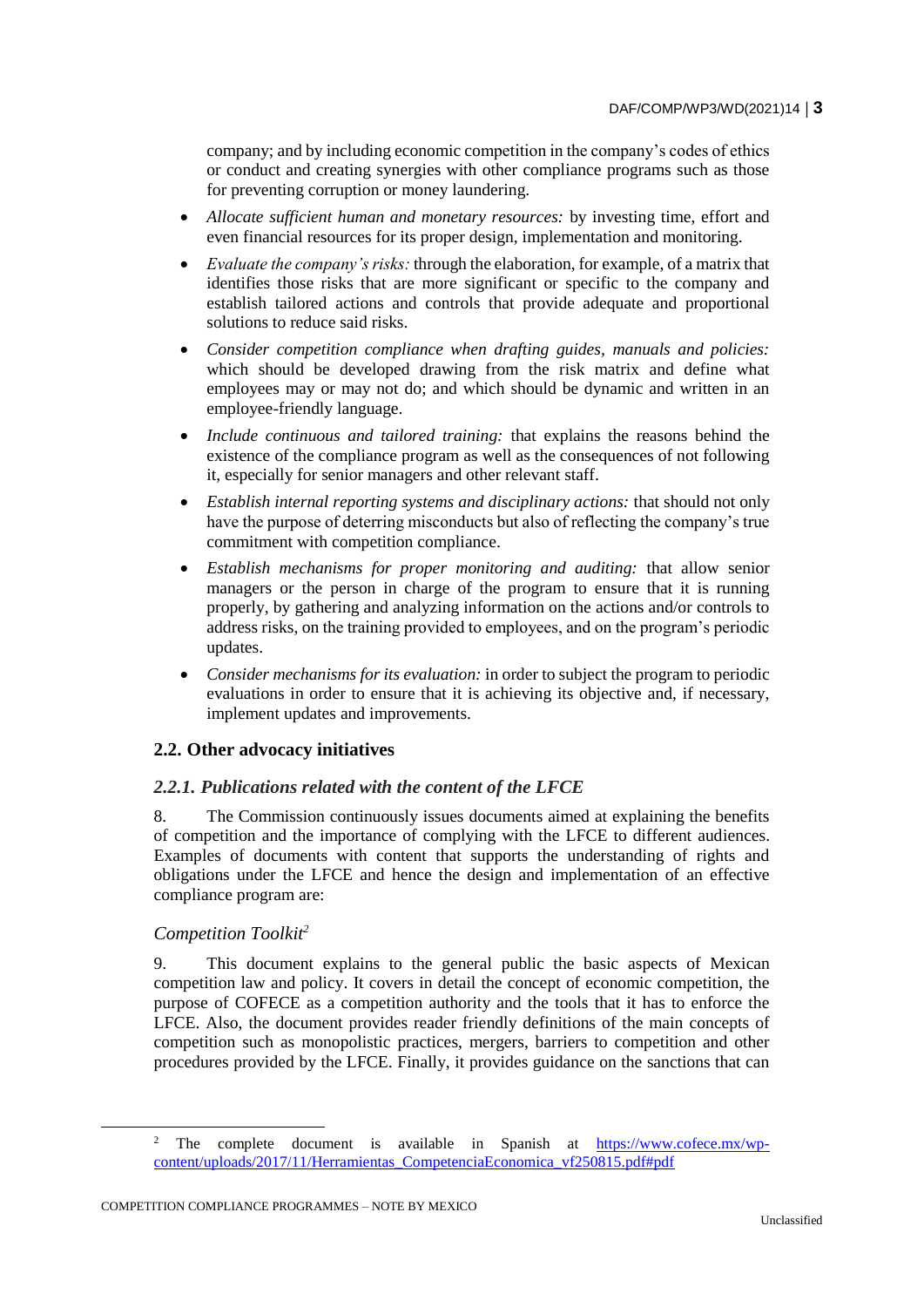### **4** DAF/COMP/WP3/WD(2021)14

be imposed by the Commission as well as the tools available to economic agents when interacting with the authority.

# *Competition and Small and Medium Enterprises (SMEs) <sup>3</sup>*

10. The document provides guidance, especially for SMEs, on three main matters: what competition is and how it benefits them; how can enforcement of the Federal Economic Competition Law protect SMEs; and how can SMEs contribute to competition in the markets. The document also helps SMEs to understand how violations to the LFCE are addressed by the Commission, the sanctions provided by the law for engaging in anticompetitive practices and how SME's can approach COFECE to report possible breaches to the law which affect them.

### *2.2.2. Online training<sup>4</sup>*

11. The Commission´s website offers a section with online training on economic competition and the importance of complying with the LFCE. The courses are free and open to the general public. Those interested in taking them just need to contact COFECE electronically, complete a brief registration and access the content through the Moodle platform. To this day, the following courses are available in Spanish, and can be used by economic agents as part of a compliance program are:

- Antitrust rights and obligations
- Competition Policy in Mexico
- Competitive procurement design and bid rigging detection

# *2.2.3. Outreach events*

12. COFECE regularly organizes and participates in events such as seminars, conferences and trainings with the business community. These have the aim of discussing the benefits of competition, the importance of strict compliance with the LFCE and explaining the work of the Commission. The General Directorate for Competition Advocacy is responsible for developing and participating in these activities. In 2019, this Directorate organized 16 in-person training sessions with different actors of the private sector regarding basic concepts of compliance with the LFCE. During 2020, despite the COVID-19 pandemic, the Commission has continued to engage virtually with the business community through online conferences, webinars for business associations and entrepreneurs.

#### *2.2.4. Institutional collaboration*

13. The LFCE stipulates that COFECE may establish coordination and collaboration mechanisms with other public authorities in matters of economic competition and for the compliance with the LFCE.<sup>5</sup> Two relevant examples of institutional collaboration with corporate compliance purposes are:

 In 2017, the Commission closely collaborated with the Energy Regulatory Commission (CRE per its acronym in Spanish) and the National Organization of Oil Retailers (ONEXPO per its acronym in Spanish) to provide training to owners and managers of the gasoline retail sector with the purpose of explaining to them their rights and obligations regarding the LFCE in light of the liberalization of

<sup>&</sup>lt;sup>3</sup> The complete document is available in Spanish at [https://www.cofece.mx/wp](https://www.cofece.mx/wp-content/uploads/2017/11/PyMESyCompetenciaEconomica_250815_vf1.pdf#pdf)[content/uploads/2017/11/PyMESyCompetenciaEconomica\\_250815\\_vf1.pdf#pdf](https://www.cofece.mx/wp-content/uploads/2017/11/PyMESyCompetenciaEconomica_250815_vf1.pdf#pdf)

<sup>&</sup>lt;sup>4</sup> All training courses are available at<https://cursos.cofece.mx/>

<sup>5</sup> Article 12, subsection XXVII of the LFCE